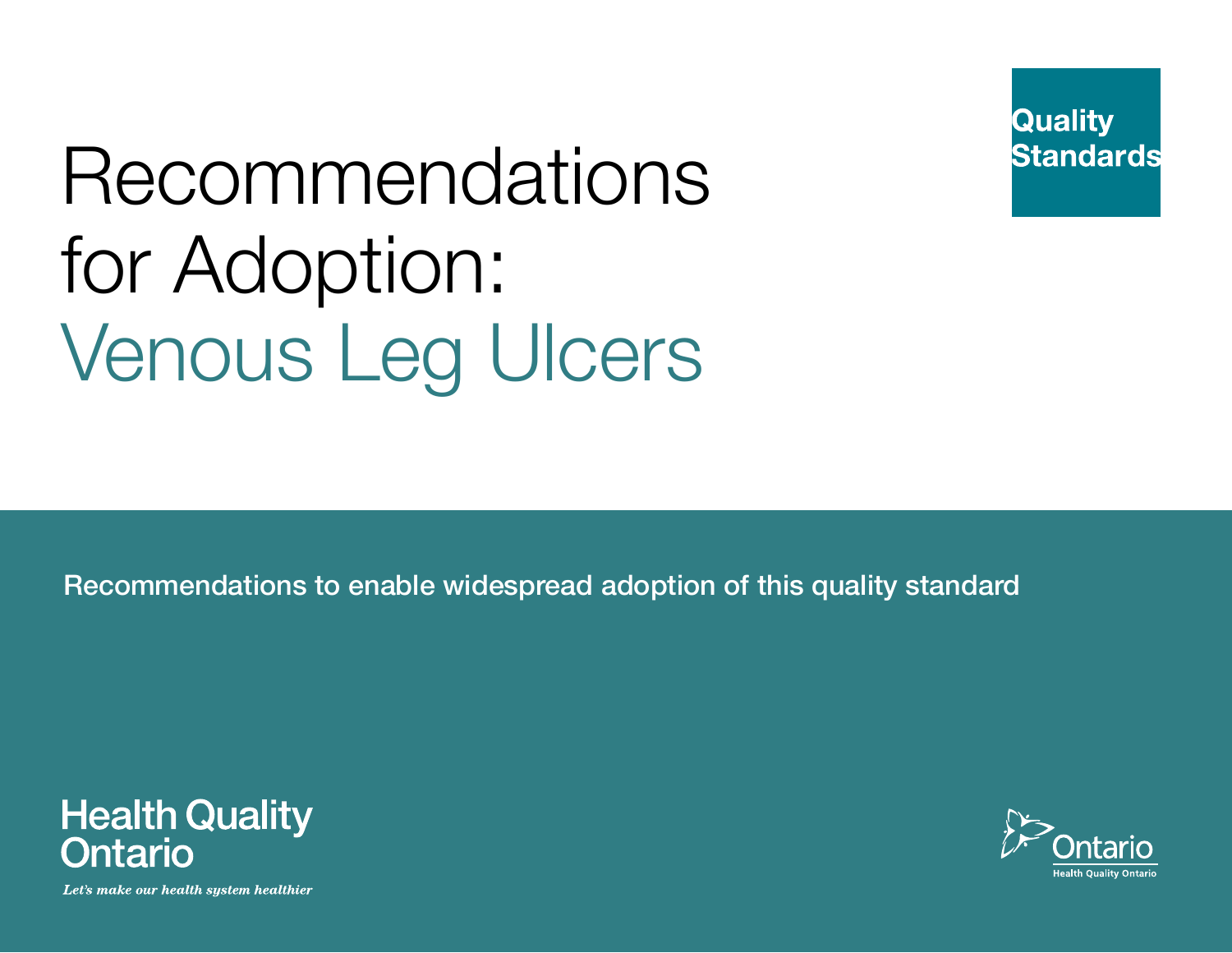# About this Document

This document summarizes recommendations at local practice and system-wide levels to support the adoption of the quality standard on venous leg ulcers.

At the local and regional levels, health care providers and organizations in all settings where applicable, local health integration networks (LHINs), and other health system partners across the province are encouraged to use the quality standard as a resource for quality improvement by assessing the care that is currently being provided against the evidence-based care outlined in the quality standard.

While many organizations and providers may be offering the care described in the quality standard, the statements, related measures, and adoption supports are designed to help organizations determine where there are opportunities to focus their improvement efforts. The [Getting Started Guide](http://www.hqontario.ca/portals/0/documents/evidence/quality-standards/getting-started-guide-en.pdf) outlines the process for using this quality standard as a resource to deliver high-quality care.

An important next step will be to action the recommendations included in this document. In some situations, this may require a more detailed plan, new resources, or to leverage or expand existing programs. At the same time, many aspects of the quality standard represent care that can and should be made available today.

A monitoring and evaluation strategy is included in the final section, with suggested measures to monitor and track progress. Health Quality Ontario's Quality Standards Committee will review these regularly, including the actions needed to support implementation.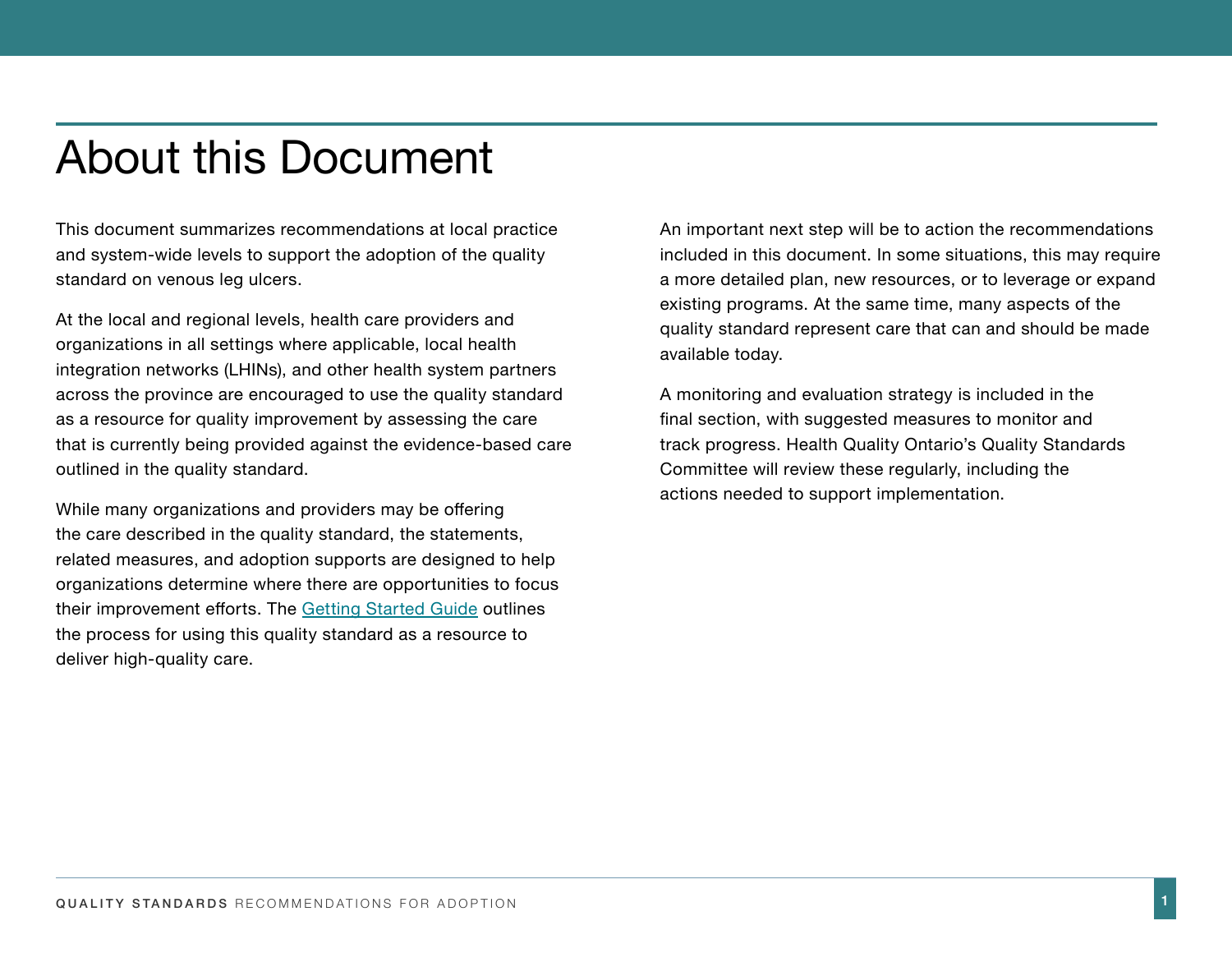# The Quality Standard on Venous Leg Ulcers

This quality standard focuses on care for people who have developed or are at risk of developing a venous leg ulcer. The scope of the standard covers all settings, including primary care, home and community care, long-term care, and acute care. It also provides guidance on optimal care when a person transitions between these settings—for example when someone is discharged from a hospital to their home or a long-term care home. It is one of three quality standards related to wound care; the other two are for pressure injuries and diabetic foot ulcers.

Click [here](http://www.hqontario.ca/Portals/0/documents/evidence/quality-standards/QS_ENG_VLU_CPG_v4_AODA.pdf) to access the quality standard.

# The Recommendations for Adoption

The approach to developing these recommendations was guided by the principle of using the quality standards to promote practice improvement among health care professionals.<sup>1,2,3</sup>

Click [here](http://www.hqontario.ca/portals/0/documents/evidence/quality-standards/qs-process-guide-en.pdf) to download the detailed process and methods guide for the development of quality standards and recommendations for adoption.

The recommendations for adoption were developed after a review of the available evidence and a scan of existing programs, as well as extensive consultation with the Wound Care Quality Standard Advisory Committee, key stakeholders, and organizations that work in this area; public comment on the quality standard; a series of structured interviews with clinicians; and a survey sent to clinicians across the province. (Engagement details specific to the development of these recommendations are provided in [Appendix A](#page-15-0).) These recommendations aim to bridge the gaps between current care and the care outlined in the quality statements.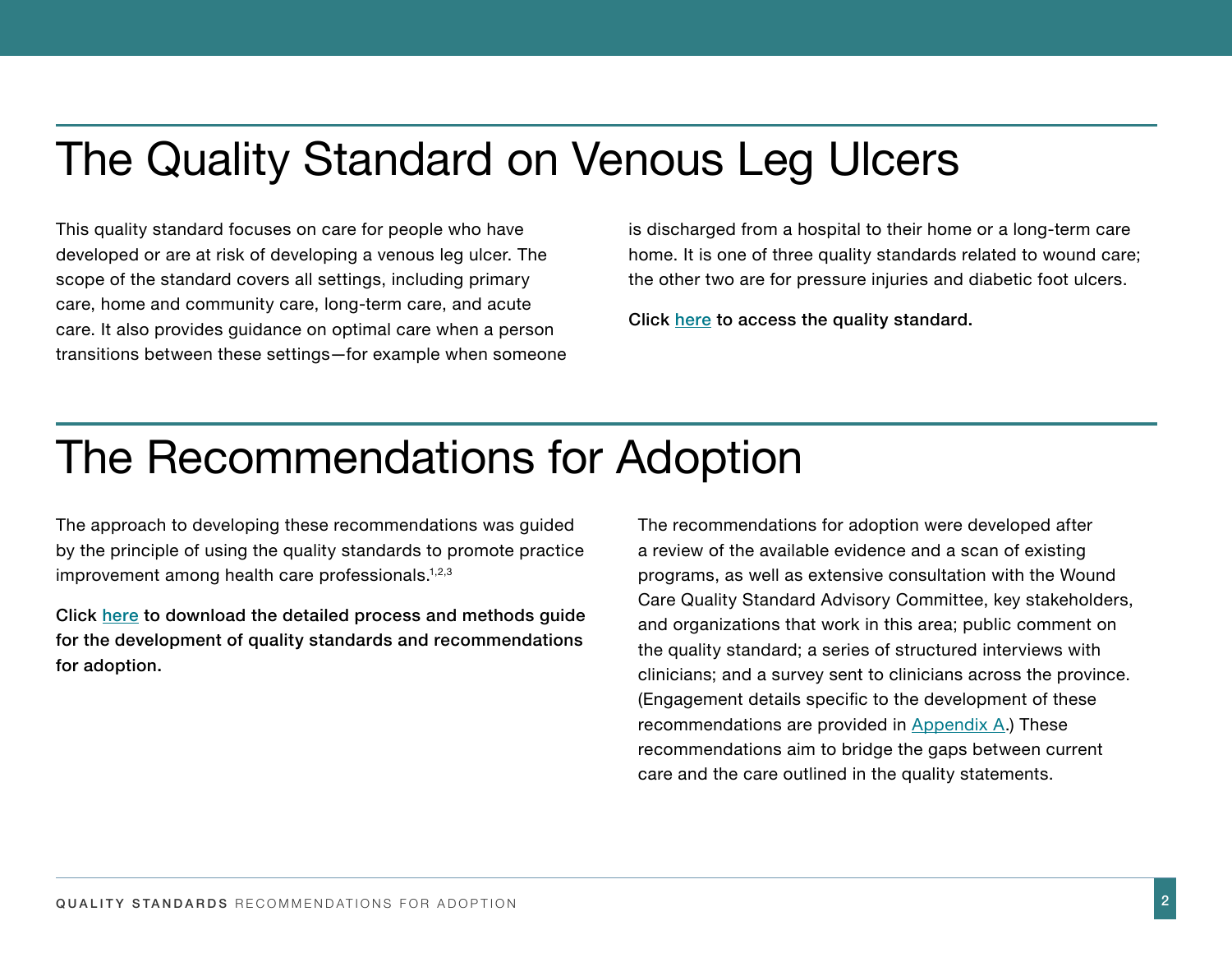#### RECOMMENDATIONS FOR ADOPTION CONTINUED

These consultations highlighted some common themes: limited access to offloading devices, variability in access to wound care services across the province, inadequate and inconsistent measurement of and reporting on wound outcomes, a lack of focus on prevention strategies and patient outcomes, and the need for ongoing education and mentorship opportunities for clinicians.

A number of equity issues have been identified related to this quality standard topic:

- Disparity in the quality of services among jurisdictions and sites across the province, putting First Nations, Inuit, and northern and rural populations at a significant disadvantage.
- Variability in access to specialist services among jurisdictions and sites across the province.
- Some groups are more at risk for developing wounds (e.g., individuals with limited or impaired mobility, individuals with neurological disease or injury, individuals with diabetes, older adults).

These issues should be taken into consideration to ensure specific adoption strategies do not reinforce current states of inequity and inequality, but rather, where possible, contribute to improvements or highlight areas of opportunity for equity and equality.

The adoption recommendations are organized as follows:

- Integrating the quality standard into practice
	- Quality improvement
	- Access to care
	- Coordination of care
- Education and training
- Policy and system planning

Three time frames for adoption are referenced: Immediate means within 1 year; medium-term refers to 1 to 3 years; and long-term is 3 or more years.

Note that the organizations, programs, and initiatives referenced in this document are examples for consideration, and do not reflect all the organizations, programs, and initiatives doing work in this area across the province.

[Appendix B](#page-15-0) includes a list of these same recommendations aligned to specific organizations and groups.

<sup>1</sup> French SD, Green SE, O'Connor DA, et al. *Developing theory-informed behaviour change interventions to implement evidence into practice: a systematic approach using the Theoretical Domains Framework.* Implementation Sci. 2012;7:38.

<sup>2</sup> Bero LA, Grilli R., Grimshaw JM, Harvey E, Oxman AD, Thomson M. (1998). *Closing the gap between research and practice: An overview of systematic reviews of interventions to promote the implementation of research findings*. BMJ. 1998;315:465-68.

<sup>&</sup>lt;sup>3</sup> National Implementation Research Network. Implementation drivers [Internet]. Chapel Hill, NC: FPG Child Development Institute, University of North Carolina [cited 2017 Feb 8]. Available from: [http://nirn.fpg.unc.edu/learn-implementation/implementation-drivers.](http://nirn.fpg.unc.edu/learn-implementation/implementation-drivers )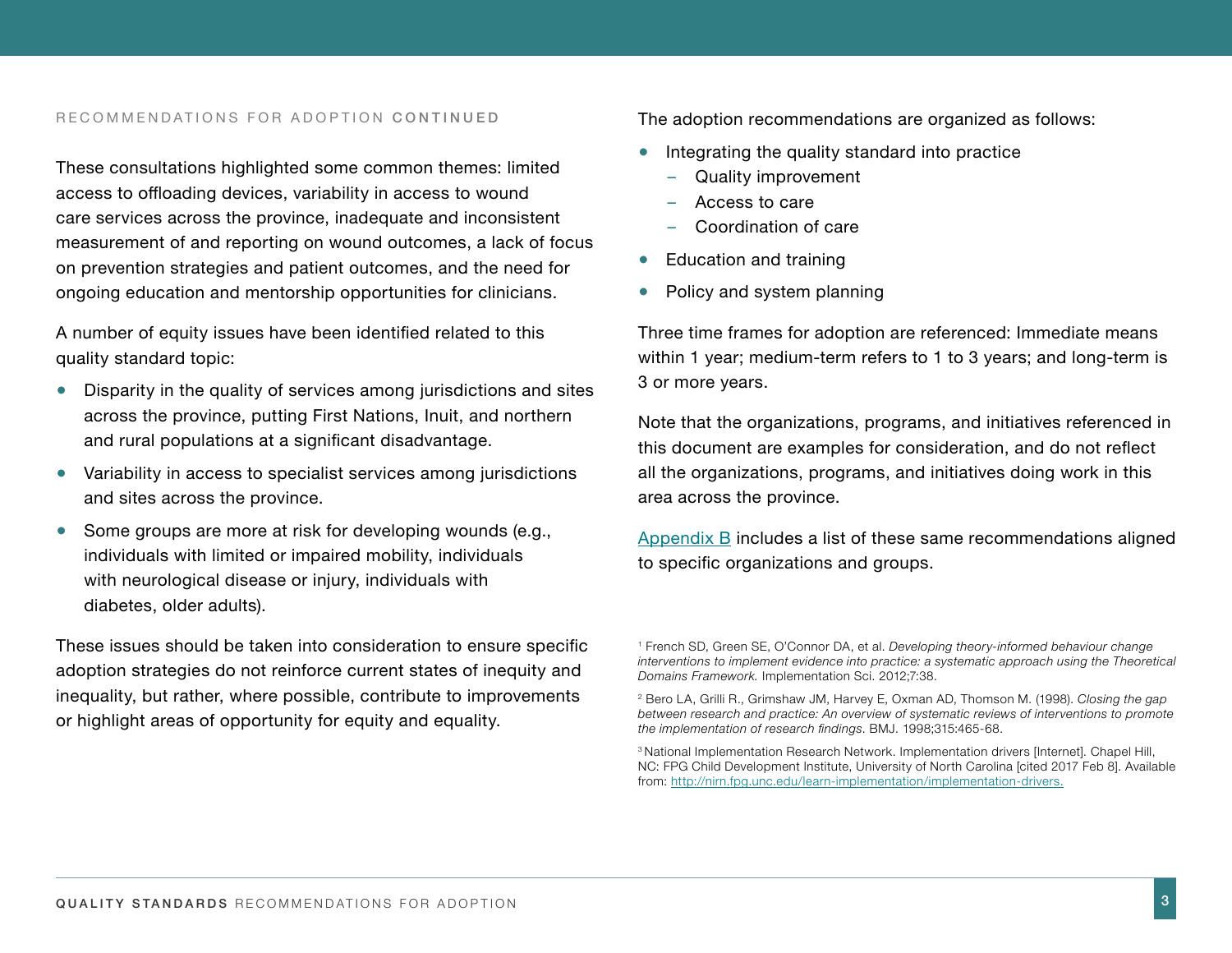### **Integrating the Quality Standard into Practice -** *Quality Improvement*

Gap: There is a lack of practical tools to help providers and organizations integrate the quality standard into daily care practice. Use of common tools would help mitigate duplication of information, reduce variations in treatments, and improve transitions in care.

| <b>Recommendations</b>                                                                                                                                                                                    | <b>Quality Statements</b> | <b>Action Needed By</b>                                         | <b>Time Frame</b> |
|-----------------------------------------------------------------------------------------------------------------------------------------------------------------------------------------------------------|---------------------------|-----------------------------------------------------------------|-------------------|
| Assess the care being provided against the quality<br>standard using Health Quality Ontario's Getting Started<br>Guide and refer to the Action Plan Template as a tool to<br>support quality improvement. | All                       | Health care providers<br>Health care organizations              | Immediate         |
| Develop/adapt a common provincial care pathway for use<br>by each LHIN that reflects LHIN-specific resources and<br>capacity                                                                              | All                       | <b>LHINS</b><br><b>Health Shared Services</b><br>Ontario (HSSO) | Medium-term       |

- *• Wounds Canada and the Registered Nurses' Association of Ontario offer a suite of readily available assessment tools to support wound care practice.*
- *• The* Managing Transitions *guidance document developed by Ontario Hospital Association can be a resource to support a standardized discharge practice.*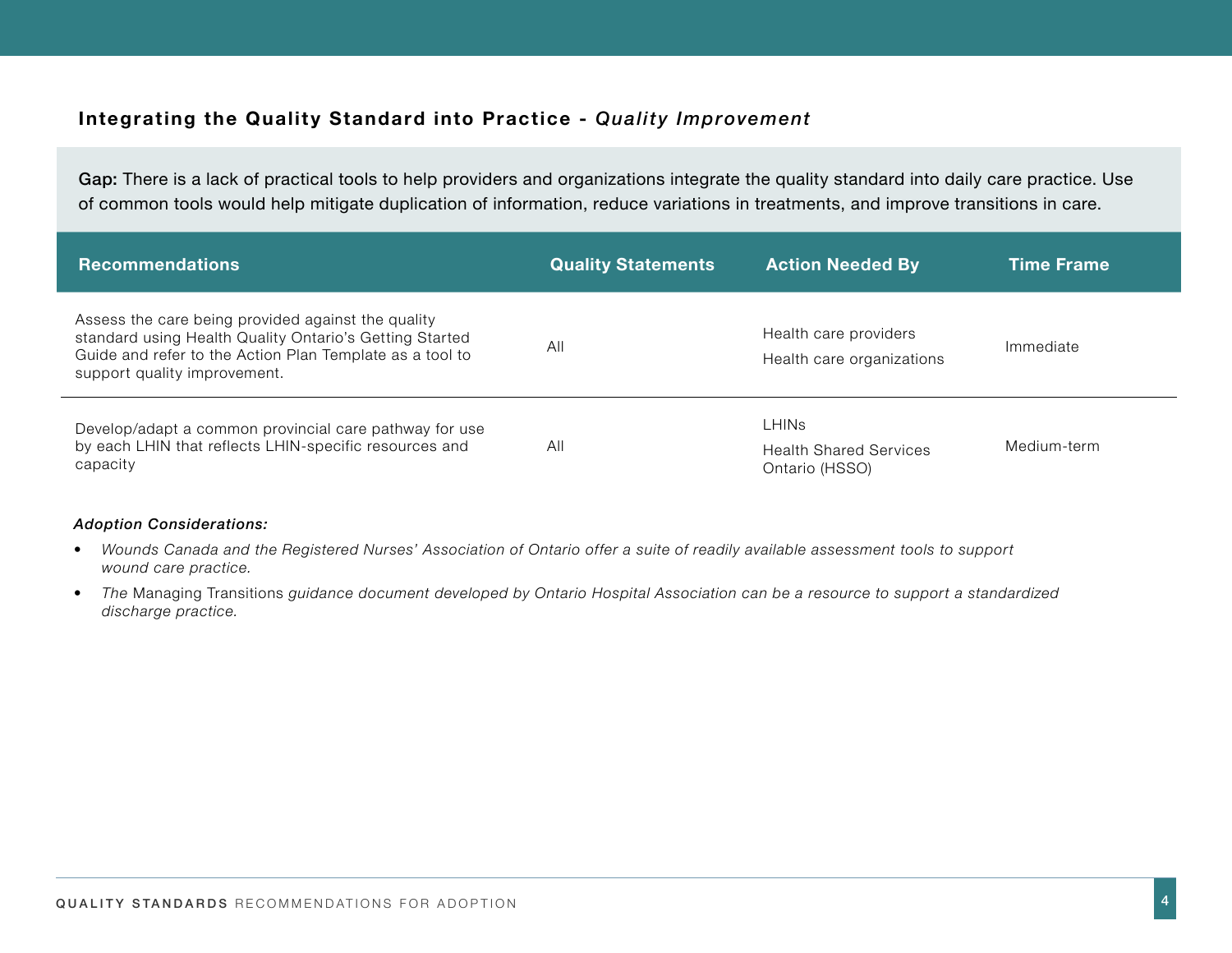### **Integrating the Quality Standard into Practice -** *Quality Improvement*

Gap: Improved access to wound care data is necessary to better understand how care is delivered and how resources are allocated, and to identify potential efficiencies and savings.

There is also a lack of standardization around data collection, including coding of wound care data.

| <b>Recommendation</b>                                                                                                                                                                                                                                                                                   | <b>Quality Statements</b> | <b>Action Needed By</b>       | <b>Time Frame</b> |
|---------------------------------------------------------------------------------------------------------------------------------------------------------------------------------------------------------------------------------------------------------------------------------------------------------|---------------------------|-------------------------------|-------------------|
| Establish a LHIN-based initiative to track wound care data,<br>ensuring it aligns with the provincial data strategy when it<br>becomes available. Use the recommended indicators of the<br>quality standard on venous leg ulcers to benchmark performance<br>among different health care organizations. | All                       | LHINs<br><b>HSSO</b>          | Medium-term       |
| Make wound care a priority for Quality Improvement Plans to<br>support quality improvement in this area.                                                                                                                                                                                                | All                       | <b>Health Quality Ontario</b> | Immediate         |

*Adoption Consideration: Health care organizations can consider using point-of-care solutions with decision-support capacity to enable data collection.*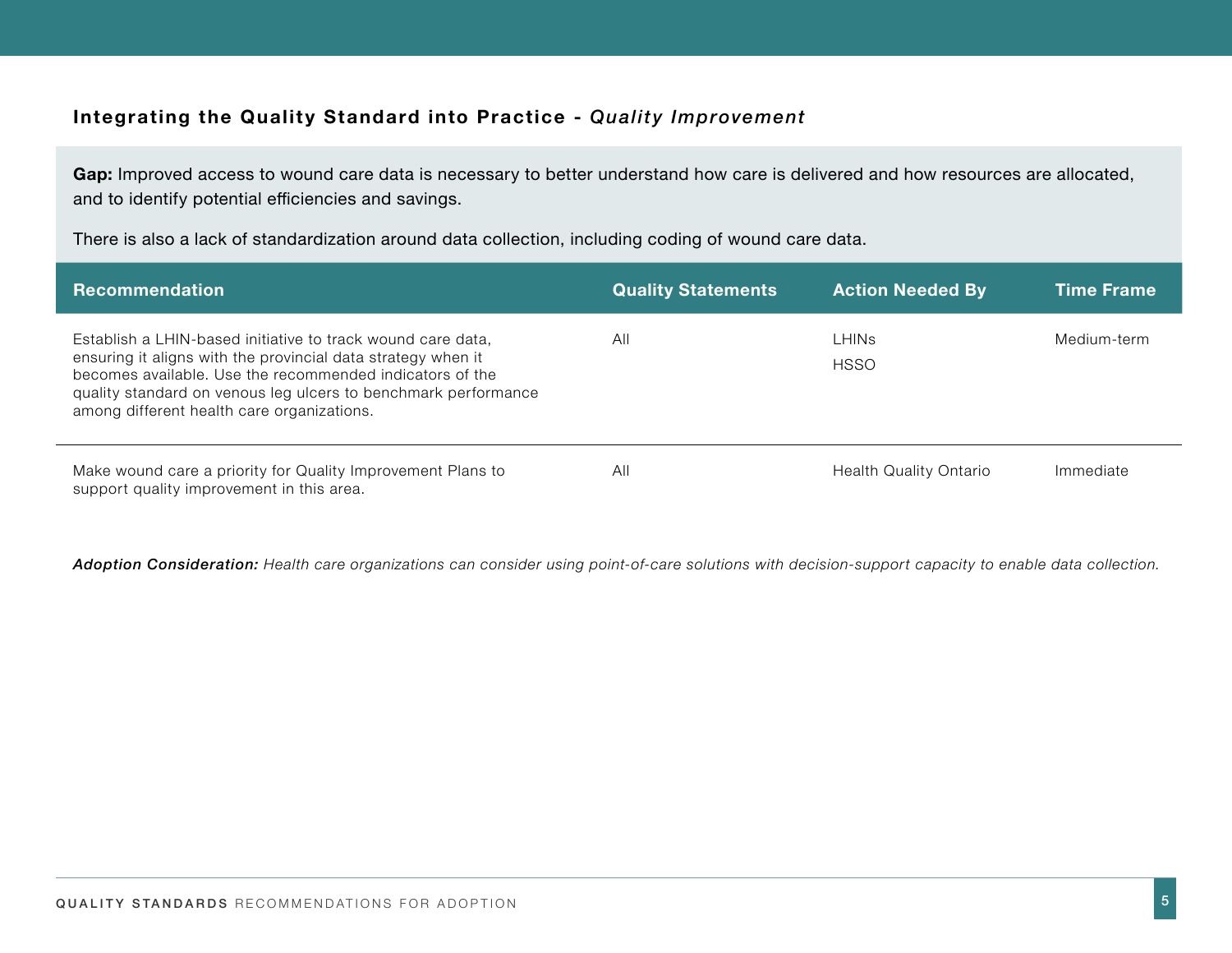### **Integrating the Quality Standard into Practice -** *Access to Care*

**Gap:** There is limited public funding available for compression therapy.

| <b>Recommendation</b>                                                                                                                                             | <b>Quality Statement</b> | <b>Action Needed By</b>       | <b>Time Frame</b> |
|-------------------------------------------------------------------------------------------------------------------------------------------------------------------|--------------------------|-------------------------------|-------------------|
| Conduct a health technology assessment<br>on compression therapy and study the<br>effectiveness of different approaches to<br>compression therapy for leg ulcers. | 5: Compression therapy   | <b>Health Quality Ontario</b> | Medium-term       |

**Gap:** Wound care treatment can be delayed if medical orders are not given or followed in a timely manner or if health care professionals' full scopes of practice are not leveraged.

| Recommendation                                                                              | <b>Quality Statements</b>                                                | <b>Action Needed By</b>   | <b>Time Frame</b> |
|---------------------------------------------------------------------------------------------|--------------------------------------------------------------------------|---------------------------|-------------------|
| Update organizational policies to enable                                                    | 5: Compression therapy                                                   | Health care organizations | Immediate         |
| qualified health care professionals to work<br>to their full scopes of wound care practice. | 6: Wound debridement                                                     |                           |                   |
|                                                                                             | 7: Local infection management                                            |                           |                   |
|                                                                                             | 8: Deep/surrounding tissue infection<br>or systemic infection management |                           |                   |
|                                                                                             | 9: Wound moisture management                                             |                           |                   |

*Adoption Consideration: Health care organizations can continue to leverage order sets and advanced medical directives to expedite wound care treatments.*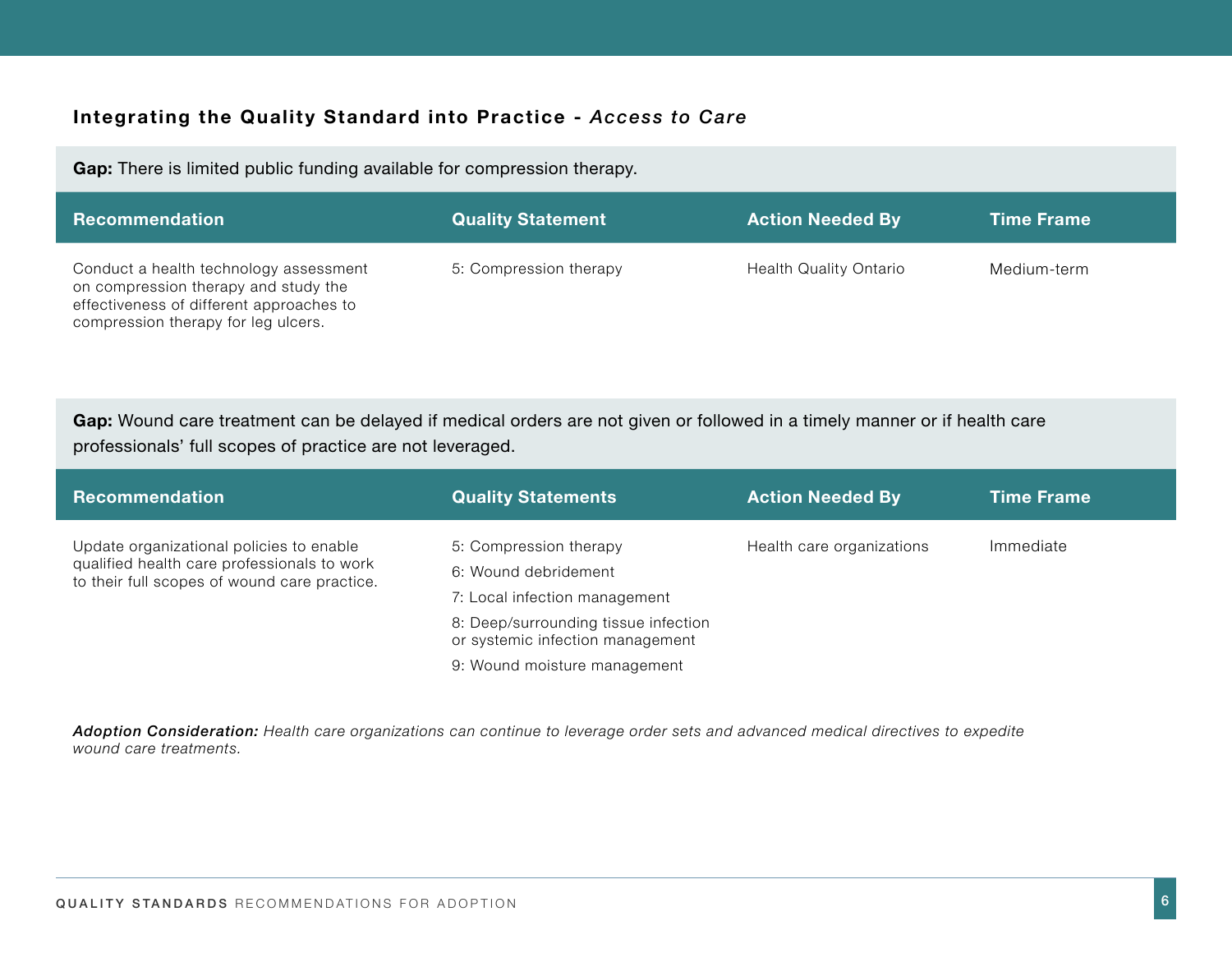### **Integrating the Quality Standard into Practice -** *Access to Care*

Gap: There is inequitable access to wound care services across the LHINs. Access to interprofessional and specialty services is a particular challenge in rural and remote areas due to the scarcity of qualified health care providers.

As well, providers are often unaware of what services are available in their region or which providers can provide certain interventions, such as wound debridement. This may delay care.

| <b>Recommendations</b>                                                                                                                                         | <b>Quality Statements</b> | <b>Action Needed By</b>                                            | <b>Time Frame</b> |
|----------------------------------------------------------------------------------------------------------------------------------------------------------------|---------------------------|--------------------------------------------------------------------|-------------------|
| Identify resources and capacity, including<br>who is qualified to deliver wound care, in<br>each LHIN.                                                         | All                       | <b>LHINS</b>                                                       | Medium-term       |
| Raise awareness of wound care resources,<br>including availability of wound care<br>specialists, in each LHIN.                                                 | All                       | <b>LHINS</b>                                                       | Medium-term       |
| Increase the use of e-Consult to improve<br>timely access to specialty care and facilitate<br>communication between primary care<br>providers and specialists. | All                       | <b>LHINS</b><br>Health care providers<br>Health care organizations | Immediate         |

- The Ontario Telemedicine Network (OTN) telewound pilot project in the Central, Central East, and Hamilton Niagara Haldimand Brant LHINs and the *South West Regional Wound Care Program can support adoption of this standard.*
- The Keewaytinook Okimakanak (KO) telemedicine program has been identified as a model of care to support the remote consultations provided to *First Nations communities in Northwestern Ontario.*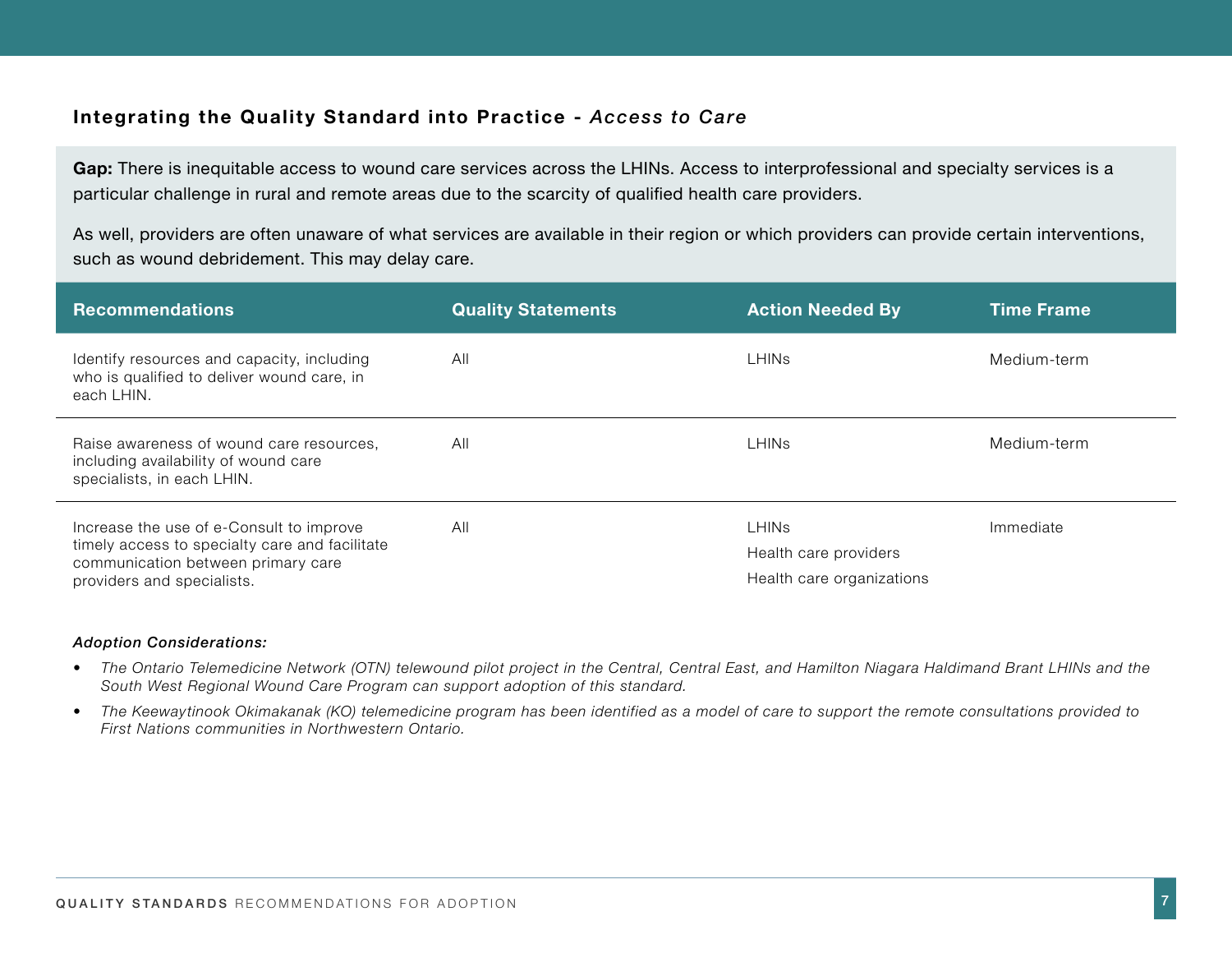# **Integrating the Quality Standard into Practice -** *Coordination of Care*

Gap: Existing information systems are still limited to small-scale/regional use. This has made information sharing during care transitions a particular challenge.

| <b>Recommendation</b>                                                                                                                                                                                                                         | <b>Quality Statements</b>                              | <b>Action Needed By</b> | <b>Time Frame</b> |
|-----------------------------------------------------------------------------------------------------------------------------------------------------------------------------------------------------------------------------------------------|--------------------------------------------------------|-------------------------|-------------------|
| Through existing initiatives to improve care<br>coordination and effective transitions, ensure the<br>wound care population is a focus. This includes<br>the use of digital technology to transfer required<br>information between providers. | 4: Individualized care plan<br>13: Transitions in care | <b>LHINS</b>            | Medium-term       |

*Adoption Consideration: Technology solutions currently in use for patients with complex conditions have been identified within Health Links to support care coordination.*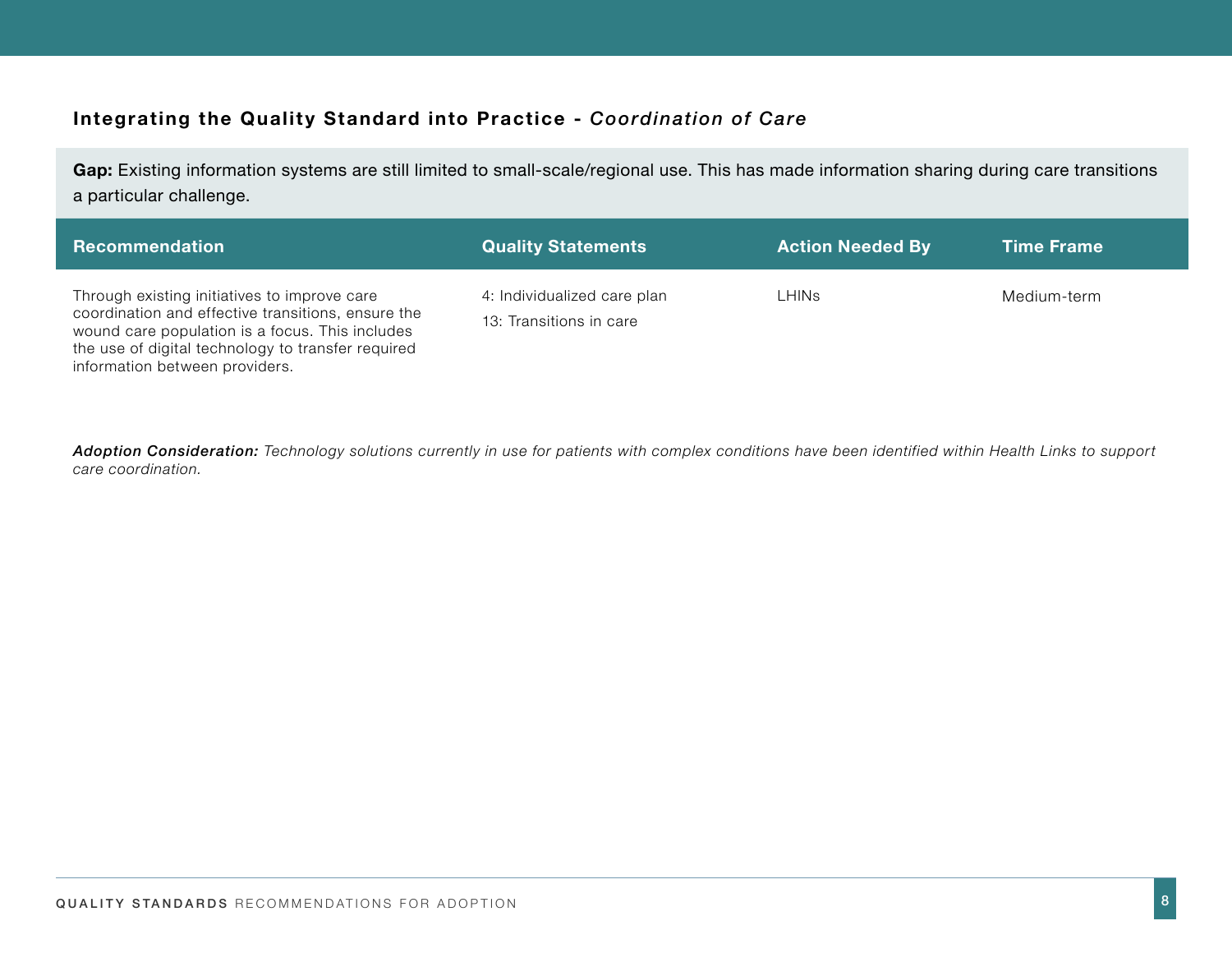# **Education and Training**

**Gap:** Knowledge gaps have been identified in the following key areas of wound care management: screening for peripheral arterial disease and ankle brachial pressure index, Doppler assessment, compression therapy, wound debridement, infection management, and wound moisture management.

Primary care providers require further education to support appropriate referral and management.

Personal support workers (PSWs) would benefit from basic knowledge about skin care, prevention strategies, and care of venous leg ulcers.

| <b>Recommendations</b>                                                                                | <b>Quality Statements</b>                                                                                                                                                                                                                                                     | <b>Action Needed By</b>                                        | Time Frame |
|-------------------------------------------------------------------------------------------------------|-------------------------------------------------------------------------------------------------------------------------------------------------------------------------------------------------------------------------------------------------------------------------------|----------------------------------------------------------------|------------|
| Provide training for PSWs on wound<br>prevention strategies and early wound<br>identification skills. | 1: Screening for Peripheral<br>Arterial Disease<br>3: Comprehensive Assessment<br>5: Compression Therapy<br>6: Wound Debridement<br>7: Local infection management<br>8: Deep/surrounding tissue infection or systemic<br>infection management<br>9: Wound moisture management | Health care organizations<br><b>HSSO</b><br>Education partners | Immediate  |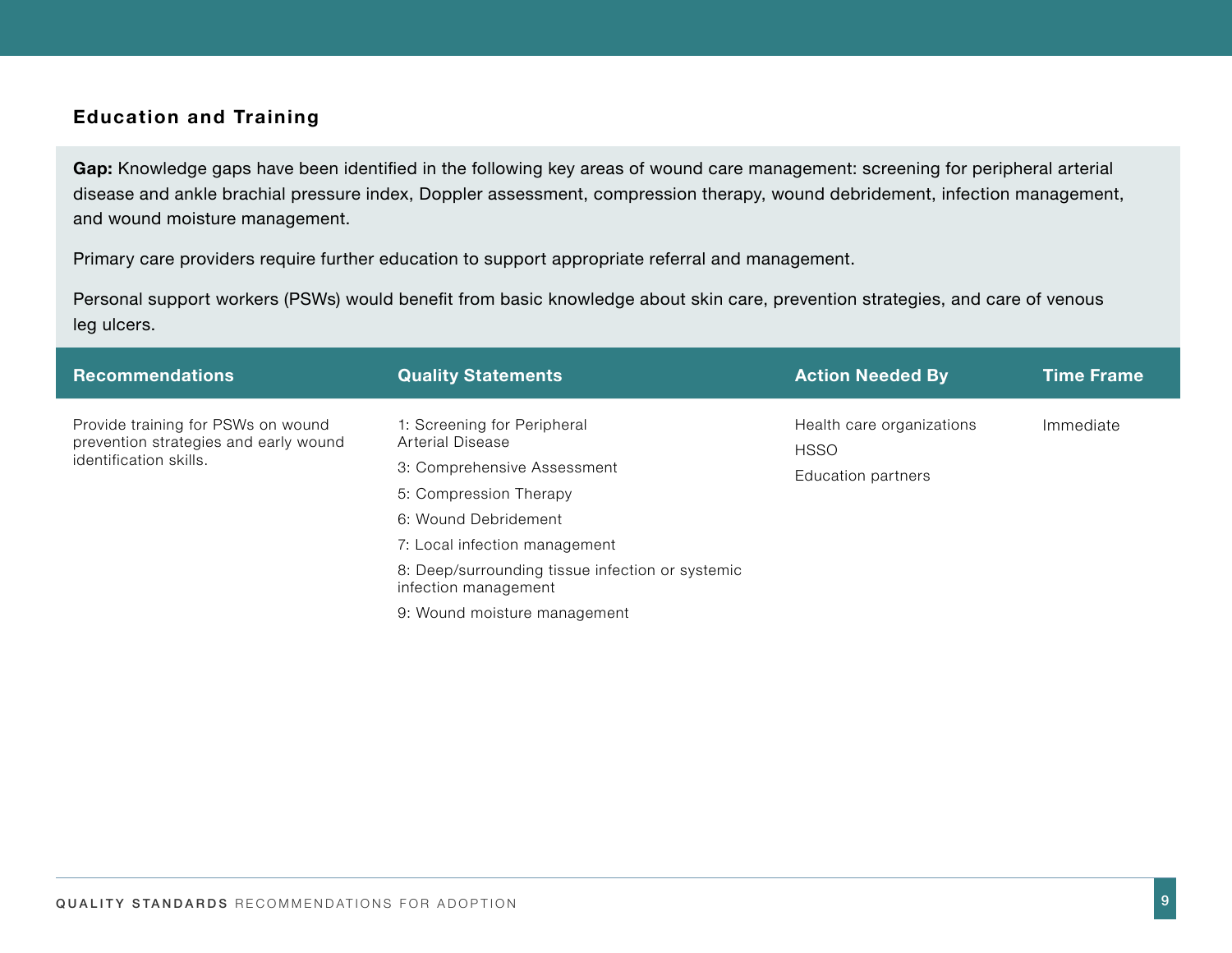### **Education and Training**

**Gap (continued):** Knowledge gaps have been identified in the following key areas of wound care management: screening for peripheral arterial disease and ankle brachial pressure index, Doppler assessment, compression therapy, wound debridement, infection management, and wound moisture management.

Primary care providers require further education to support appropriate referral and management.

Personal support workers (PSWs) would benefit from basic knowledge about skin care, prevention strategies, and care of venous leg ulcers.

| <b>Recommendations</b>                                                                                                                                                       | <b>Quality Statements</b> | <b>Action Needed By</b>                                        | <b>Time Frame</b> |
|------------------------------------------------------------------------------------------------------------------------------------------------------------------------------|---------------------------|----------------------------------------------------------------|-------------------|
| Provide education and mentorship opportunities<br>to support health care professionals in acquiring<br>skills to address knowledge gaps specific to the<br>quality standard. | See above                 | Health care organizations<br><b>HSSO</b><br>Education partners | Immediate         |
| Incorporate this quality standard into health<br>professional curricula, with a focus on developing<br>basic competencies.                                                   | See above                 | Education partners                                             | Immediate         |

- *• Closing the Gap Healthcare offers an online module focusing on quality improvement for PSWs across Ontario. This has been identified as a resource to support training for PSWs.*
- *• Ontario Telemedicine Network's e-learning platform can support the delivery of training and education programs.*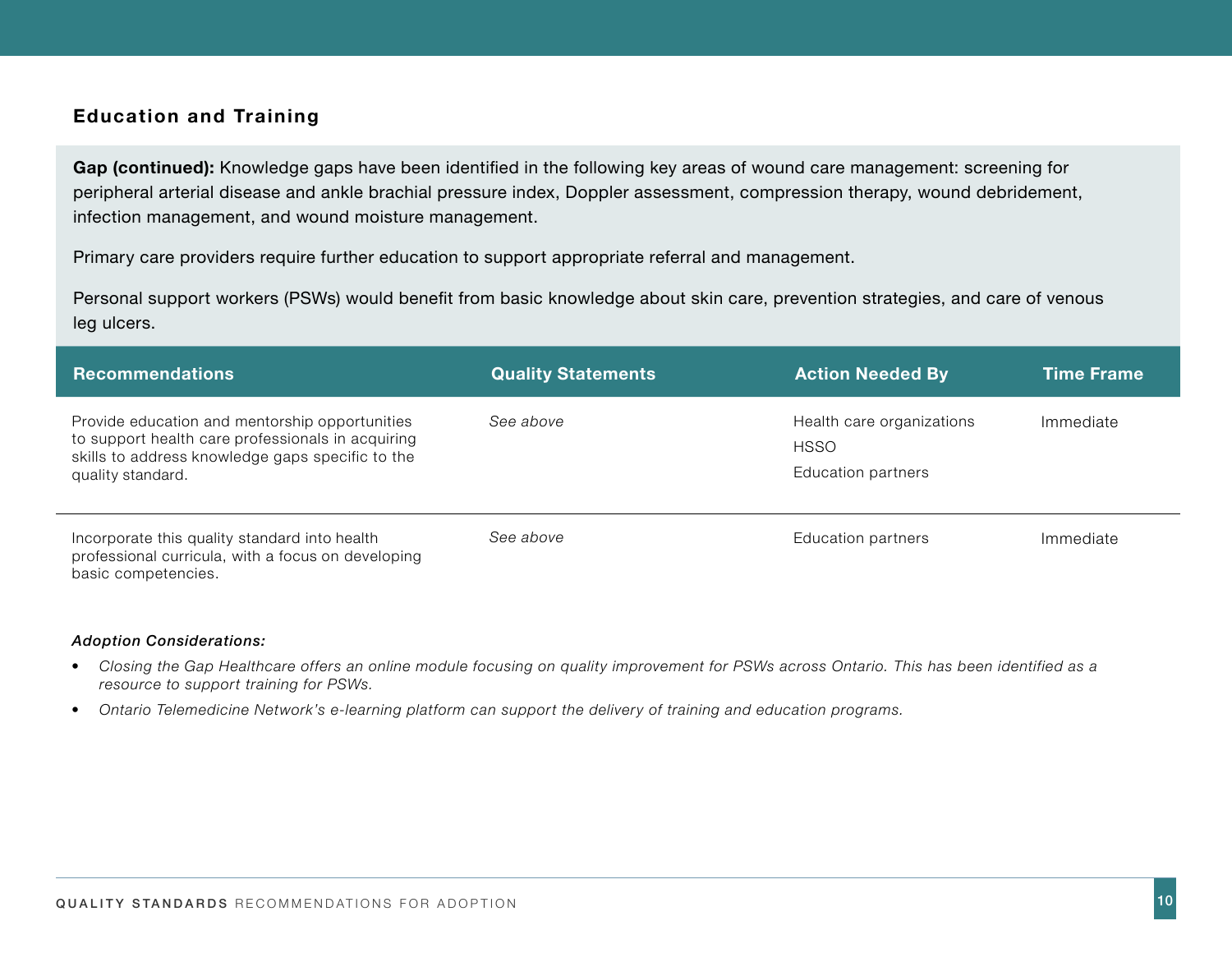# **Education and Training**

Gap: Patients are often given inconsistent information about their wounds.

There is no centralized repository of information that patients can easily access, and available materials may not always be written in plain language.

| <b>Recommendations</b>                                                                                                                                                                                                                                                                                                                | <b>Quality Statement</b>                    | <b>Action Needed By</b>                                                                                       | <b>Time Frame</b> |
|---------------------------------------------------------------------------------------------------------------------------------------------------------------------------------------------------------------------------------------------------------------------------------------------------------------------------------------|---------------------------------------------|---------------------------------------------------------------------------------------------------------------|-------------------|
| Provide access to a user-friendly multimedia<br>communications platform where patients and<br>caregivers can obtain information that is aligned<br>with evidence reflected in the quality standard.<br>Ensure education materials include early<br>prevention strategies and tools to support<br>self-identification of risk factors. | 2: Patient education<br>and self-management | Patient and caregiver organizations<br>Health care organizations                                              | Immediate         |
| Disseminate the patient care guide for this<br>quality standard.                                                                                                                                                                                                                                                                      | See above                                   | <b>Health Quality Ontario</b><br>Advocacy organizations<br>Health care organizations<br>Health care providers | Immediate         |

- *• Wounds Canada offers multimedia patient/caregiver education materials that support patient education and self-management.*
- *• Mobile and point-of-care devices have been identified as technology solutions to support patient education and self-management.*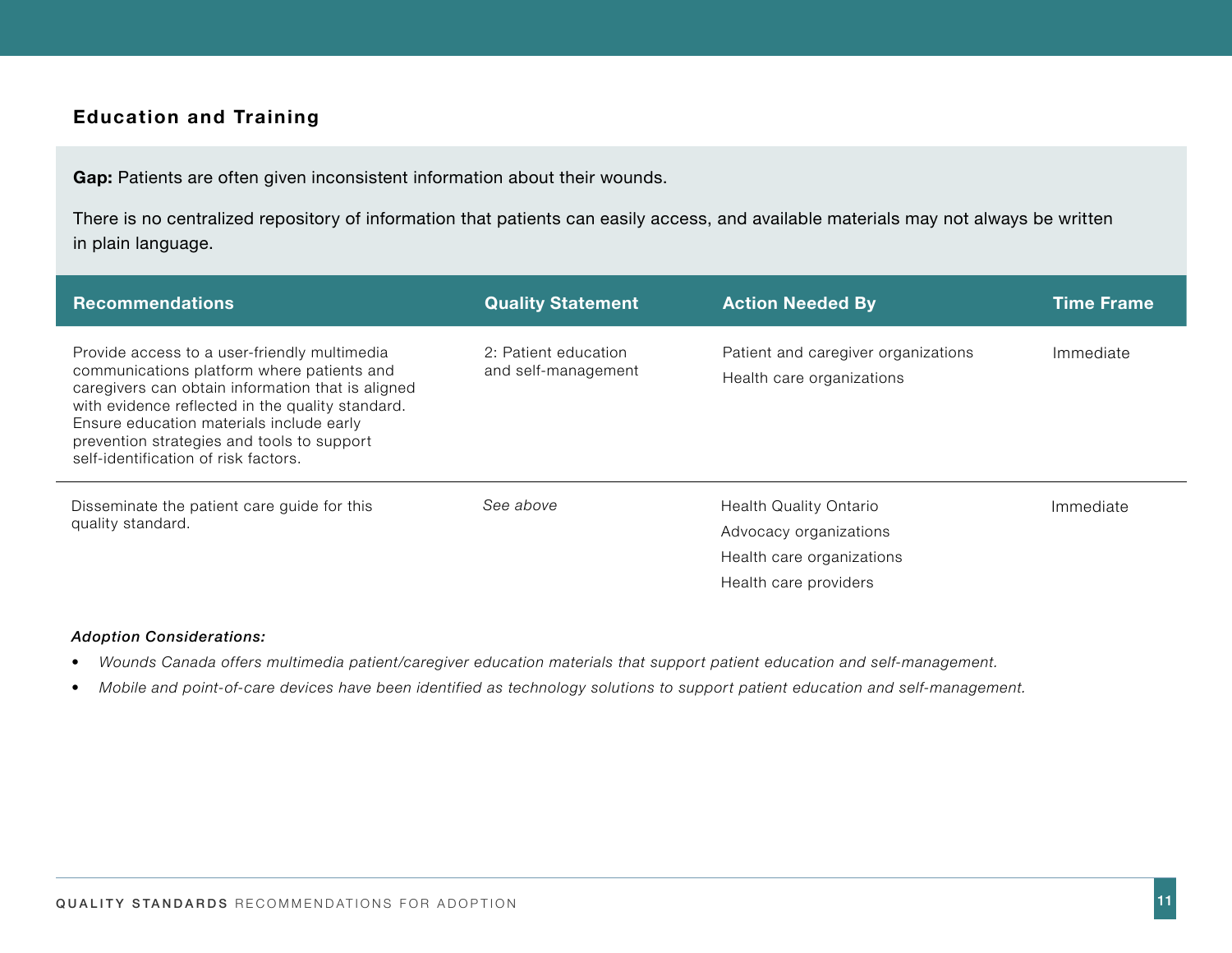# **Policy and System Planning**

The recommendations for adoption include those needed at the system level. In accordance with Health Quality Ontario's mandate, set out in the *Excellent Care for All Act*, the board of directors has formally provided the following recommendations about the venous leg ulcers quality standard to the Minister of Health and Long-Term Care.

|    | <b>Recommendations</b>                                                                                                                                                                                                                                                                                                                                                 | <b>Time Frame</b> |
|----|------------------------------------------------------------------------------------------------------------------------------------------------------------------------------------------------------------------------------------------------------------------------------------------------------------------------------------------------------------------------|-------------------|
| 1. | Amend Ontario Drug Benefit approvals for pentoxifylline by expanding the indication to include<br>venous disease.                                                                                                                                                                                                                                                      | Medium-term       |
| 2. | Use Health Quality Ontario's health technology assessment on compression therapy<br>(forthcoming) to inform funding decisions related to expanding public access to<br>compression therapy.                                                                                                                                                                            | Medium-term       |
| 3. | Provide adequate education and training opportunities for health care professionals and<br>personal support workers and develop a quality-assurance mechanism to measure the uptake of<br>education and the effect on patient outcomes.                                                                                                                                | Immediate         |
| 4. | Identify appropriate payment models and accountability mechanisms to support quality<br>outcomes for wound care, including a shift in focus to prevention and early identification.                                                                                                                                                                                    | Long-term         |
| 5. | Develop a provincial wound care data strategy and specify the requirements to measure and<br>report on wound care outcomes, including indicators specific to this quality standard, and<br>document adherence to this quality standard in varied settings to support the adoption.<br>Ensure alignment with activities and initiatives in the Digital Health Strategy. | Medium-term       |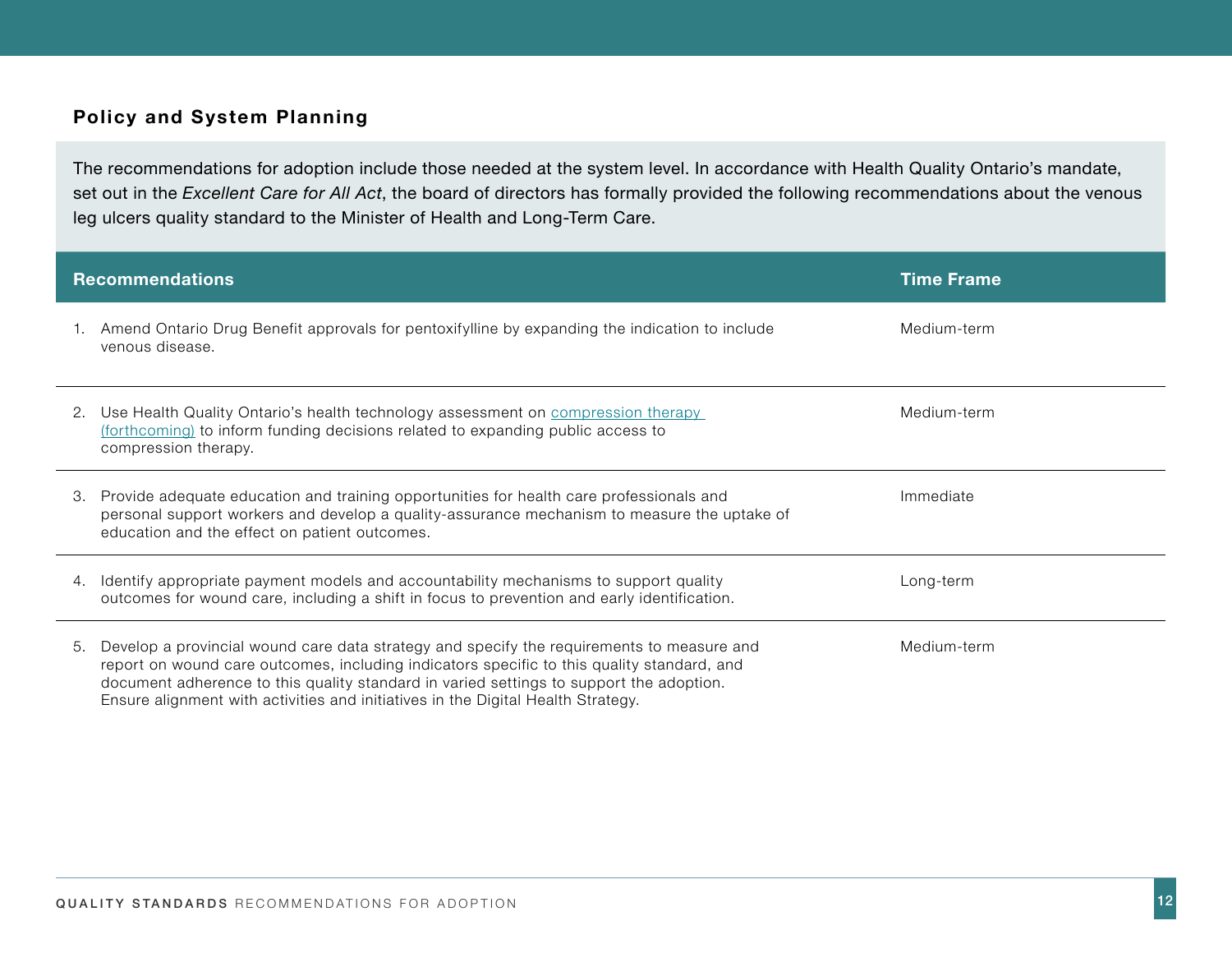# Measurement and Reporting

Health Quality Ontario will develop a monitoring and evaluation plan for these recommendations as part of the broader quality standards evaluation. This plan may require the development of measures and/or a resource plan to support data collection and monitoring. The evaluation will include the following components:

- 1. Monitor existing databases available through information briefs, Quality Improvement Plans (QIPs), and public reporting. Note identified gaps and areas for improvement. For this standard, the outcome indicators below are currently measurable and have been prioritized:
	- Percentage of patients with a new venous leg ulcer in a 6-month period (incidence).
	- Percentage of patients with a venous leg ulcer in a 6-month period (prevalence).

2. Monitor the uptake of the recommendations for adoption.

A plan to measure the impact of specific recommendations related to clinical care and improvement will be defined (the Re-Aim Framework that includes measurement of Reach, Effectiveness, Adoption, Implementation, and Maintenance provides a useful approach for larger scale improvement interventions that are proposed). This approach could leverage process measures that can be collected from embedded tools, such as order sets.

Health Quality Ontario will recommend that the Ontario Quality Standards Committee receive twice-annual updates on the progress of the recommendations and review any additional measurement that may be needed to assess impact.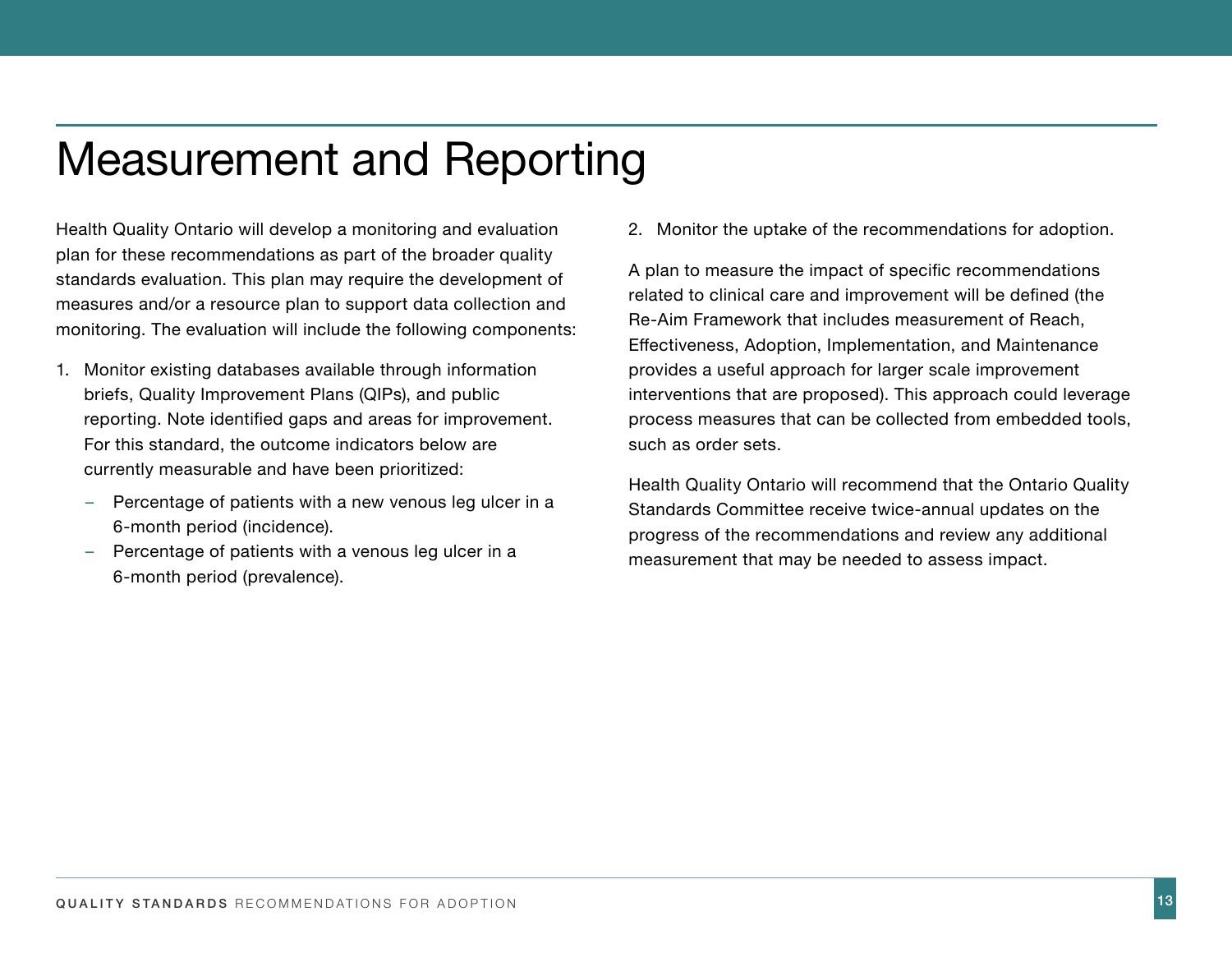# Appendix A: Process and Methods for Developing the Recommendations for Adoption

The development of the recommendations for adoption involves extensive consultation with stakeholders across the province from a variety of professional roles and perspectives.

The following organizations and groups were consulted in the development of these recommendations:

- Health Shared Services Ontario (previously Ontario Association of Community Care Access Centre [OACCAC])
- Registered Nurses' Association of Ontario (RNAO)
- Ontario Wound Care Interest Group (OntWIG)
- Wounds Canada (previously the Canadian Association of Wound Care)
- Ontario Long Term Care Association (OLTCA)
- AdvantAge Ontario (previously the Ontario Association of Non-Profit Homes and Services for Seniors [OAHNSS])— Nursing Advisory Committee
- South West Regional Wound Care Program
- Ontario Telemedicine Network (OTN)
- Ontario Home Care Advisory Committee
- Ministry of Health and Long-Term Care (MOHLTC)
- **Provincial Emergency Service Advisory Committee (ESAC)**
- LHIN/Health Quality Ontario Clinical Quality Leads

Note: Between January and April 2017, Health Quality Ontario conducted 14 interviews with 15 front-line clinicians across five LHINs (Toronto Central, Erie St. Clair, South West, North West, and North Simcoe Muskoka). This engagement was informed by the Theoretical Domains Framework, which uses 14 domains (knowledge, skills, attitude, etc.) to identify barriers to behavioural change and/or the ability to put the quality standard into practice. Ten registered nurses (one of which serves the First Nations), one registered practical nurse, two physiotherapists, one occupational therapist, one primary care physician, and one surgeon participated in the interviews, the results of which were used to further inform the gaps in knowledge, behaviours, and attitudes related to this standard.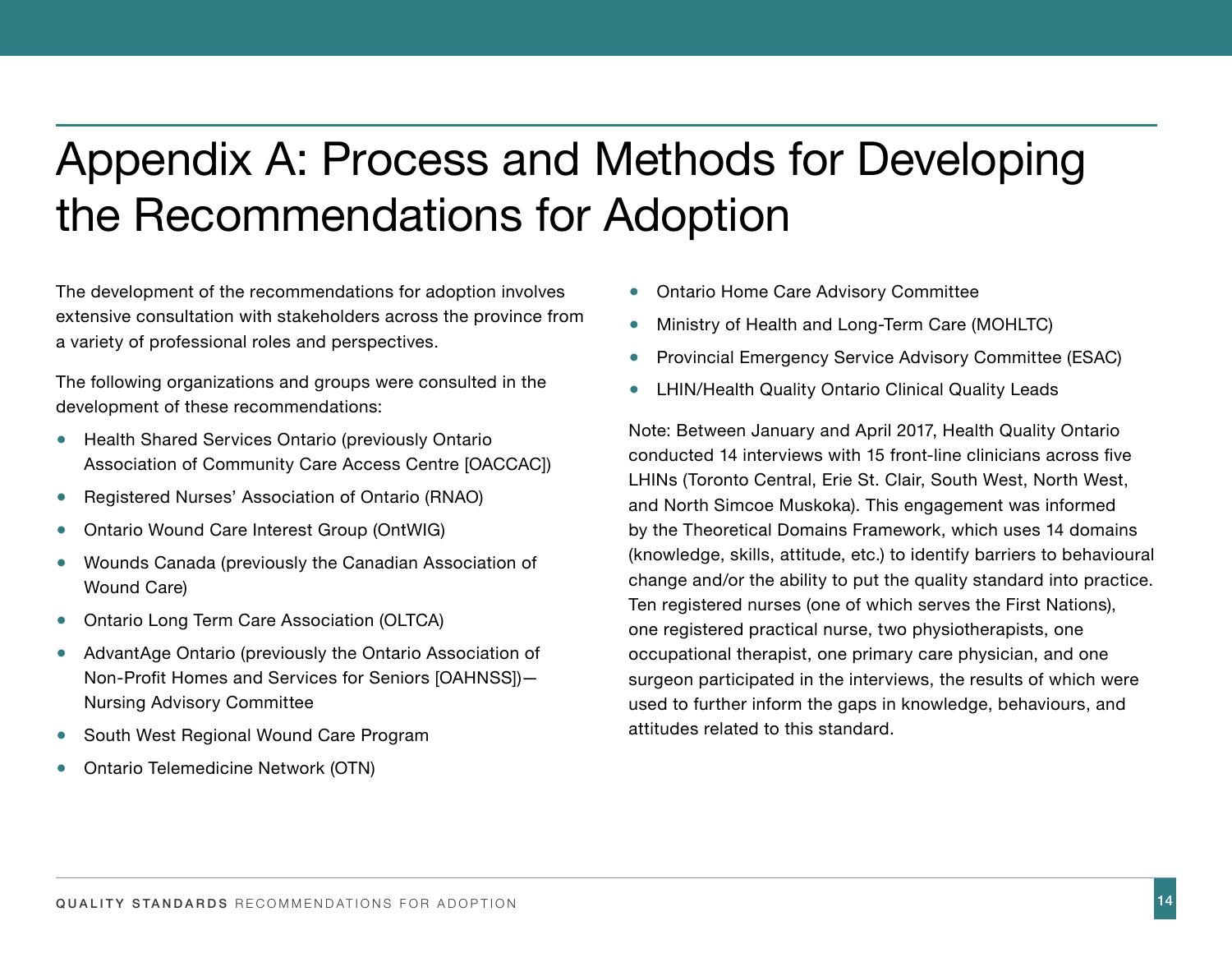# <span id="page-15-0"></span>Appendix B: Summary Recommendations for Health Sector Organizations and Other Entities

| <b>Health Quality Ontario</b>                                                                                                                                                                                                                                                                     | Time Frame*        |
|---------------------------------------------------------------------------------------------------------------------------------------------------------------------------------------------------------------------------------------------------------------------------------------------------|--------------------|
| Make wound care a priority for Quality Improvement Plans to support quality improvement in this<br>area.                                                                                                                                                                                          | Immediate          |
| Disseminate the patient care guide for this quality standard.                                                                                                                                                                                                                                     | Immediate          |
| Conduct a Health Technology Assessment on compression therapy and study the effectiveness of<br>different approaches to compression therapy for leg ulcers.                                                                                                                                       | Medium-term        |
| <b>Local Health Integration Networks</b>                                                                                                                                                                                                                                                          | <b>Time Frame*</b> |
|                                                                                                                                                                                                                                                                                                   |                    |
| Develop/adapt a common provincial care pathway for use by each LHIN that reflects LHIN-specific<br>resources and capacity.                                                                                                                                                                        | Medium-term        |
| Establish a LHIN-based initiative to track wound care data, ensuring it aligns with the provincial<br>data strategy when it becomes available. Use the recommended indicators of the quality standard<br>on venous leg ulcers to benchmark performance among different health care organizations. | Medium-term        |
| Identify resources and capacity, including who is qualified to deliver wound care, in each LHIN.                                                                                                                                                                                                  | Medium-term        |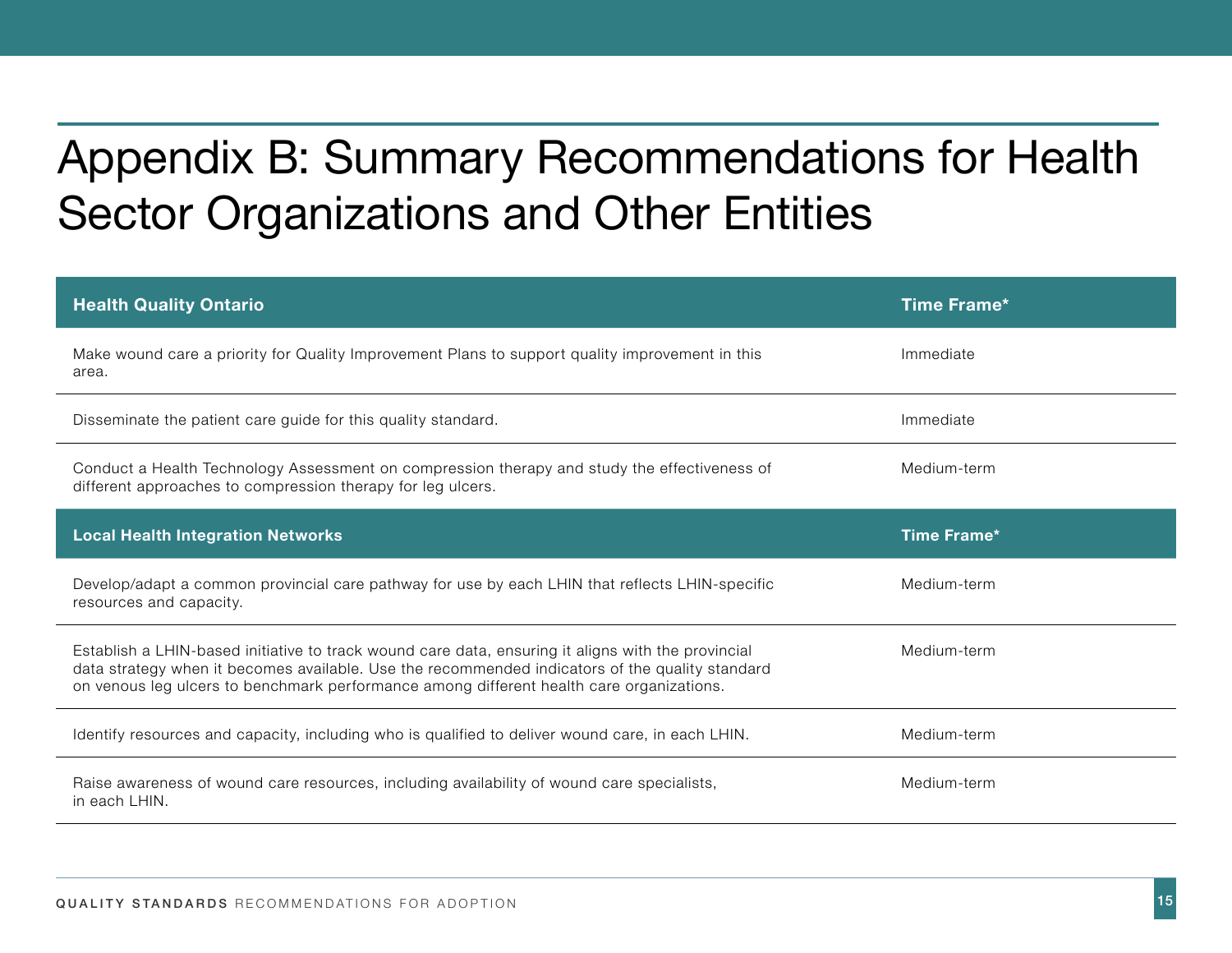#### APPENDIX B **CONTINUED**

| Increased the use of e-Consult to improve timely access to specialty care and facilitate<br>communication between primary care providers and specialists.                                                                                                                                                                    | Immediate   |
|------------------------------------------------------------------------------------------------------------------------------------------------------------------------------------------------------------------------------------------------------------------------------------------------------------------------------|-------------|
| Through existing initiatives to improve care coordination and effective transitions, ensure the wound<br>care population is a focus. This includes the use of digital technology to transfer required information<br>between providers.                                                                                      | Medium-term |
| <b>Health Care Providers and Organizations</b>                                                                                                                                                                                                                                                                               | Time Frame* |
| Assess the care being provided against the quality standard using Health Quality Ontario's Getting<br>Started Guide and refer to the Action Plan Template as a tool to support quality improvement.                                                                                                                          | Immediate   |
| Update organizational policies to enable qualified health care professionals to work to their full<br>scopes of wound care practice.                                                                                                                                                                                         | Immediate   |
| Increase the use of e-Consult to improve timely access to specialty care and facilitate communication<br>between primary care providers and specialists.                                                                                                                                                                     | Immediate   |
| Provide training for personal support workers on wound prevention strategies and early wound<br>identification skills.                                                                                                                                                                                                       | Immediate   |
| Provide education and mentorship opportunities to support health care professionals in acquiring<br>skills to address knowledge gaps specific to the quality standard.                                                                                                                                                       | Immediate   |
| Provide access to a user-friendly multimedia communications platform where patients and caregivers<br>can obtain information that is aligned with evidence reflected in the quality standard. Ensure<br>education materials include early prevention strategies and tools to support self-identification<br>of risk factors. | Immediate   |
| Disseminate the patient care guide for this quality standard.                                                                                                                                                                                                                                                                | Immediate   |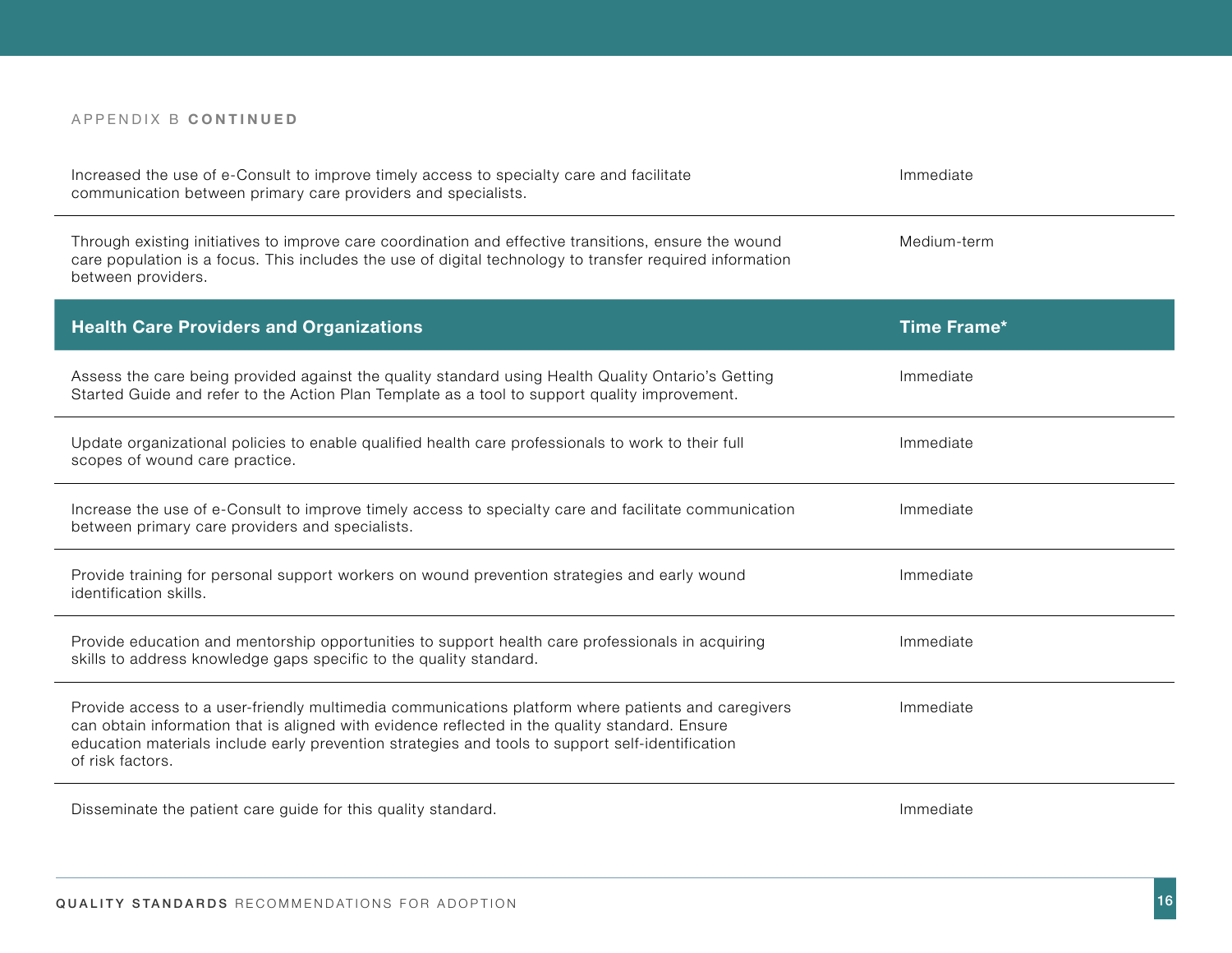#### APPENDIX B **CONTINUED**

| <b>Health Shared Services Ontario</b>                                                                                                                                                                                                                                                                           | <b>Time Frame*</b> |
|-----------------------------------------------------------------------------------------------------------------------------------------------------------------------------------------------------------------------------------------------------------------------------------------------------------------|--------------------|
| Develop/adapt a common provincial care pathway for use by each LHIN that reflects LHIN-specific<br>resources and capacity.                                                                                                                                                                                      | Medium-term        |
| Provide training for personal support workers on wound prevention strategies and early wound<br>identification skills.                                                                                                                                                                                          | Immediate          |
| Provide education and mentorship opportunities to support health care professionals in acquiring<br>skills to address knowledge gaps specific to the quality standard.                                                                                                                                          | Immediate          |
| Establish a LHIN-based initiative to track wound care data, ensuring it aligns with the provincial<br>data strategy when it becomes available. Use the recommended indicators of the quality standard<br>on venous leg ulcers to benchmark performance among different health care organizations.               | Medium-term        |
|                                                                                                                                                                                                                                                                                                                 |                    |
| <b>Education Partners</b>                                                                                                                                                                                                                                                                                       | <b>Time Frame*</b> |
| Incorporate this quality standard into health professional curricula, with a focus on developing<br>basic competencies.                                                                                                                                                                                         | Immediate          |
| <b>Patient and Caregiver Organizations</b>                                                                                                                                                                                                                                                                      | <b>Time Frame*</b> |
| Provide a user-friendly multimedia communications platform where patients and caregivers can<br>obtain information that is aligned with evidence reflected in the quality standard. Ensure education<br>materials include early prevention strategies and tools to support self-identification of risk factors. | Immediate          |
| Disseminate the patient care guide for this quality standard.                                                                                                                                                                                                                                                   | Immediate          |

*\*Three time frames for adoption are referenced: Immediate means within 1 year; medium-term refers to 1 to 3 years; and long-term is 3 or more years.*